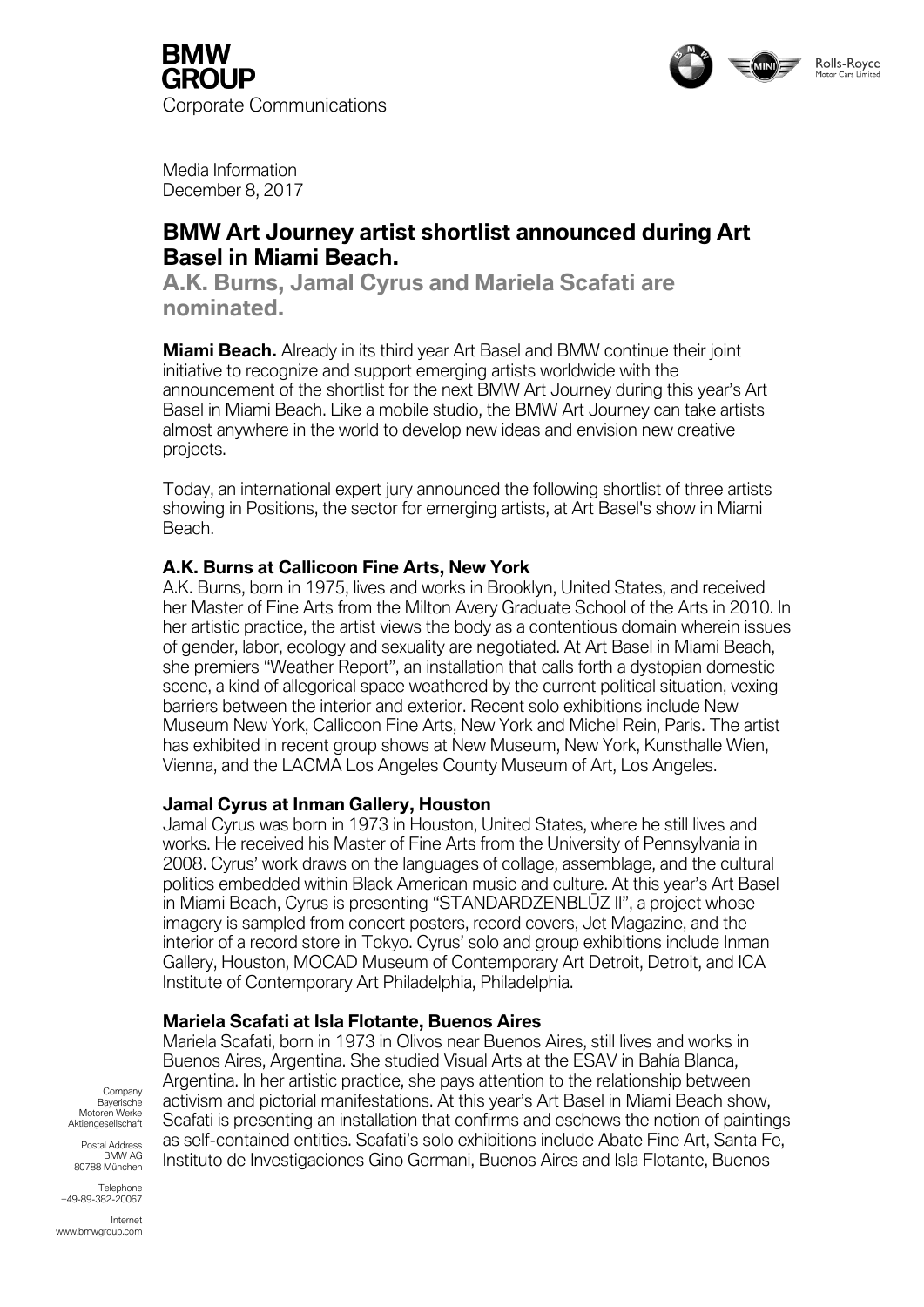



Date December 8, 2017

Subject BMW Art Journey artist shortlist announced during Art Basel in Miami Beach.

Page 2

Aires. She has exhibited in recent group shows at Museo de Arte Moderno, Buenos Aires, Bienal do São Paulo, São Paulo and Museo do Arte, São Paulo. These three shortlisted artists are now invited to develop a proposal for their ideal journey, with the winner to be announced in early 2018.

The members of the expert jury in Miami Beach are: **Massimiliano Gioni** (Artistic Director New Museum, New York City) **Gabi Ngcobo** (Curator Berlin Biennale for Contemporary Art, Berlin) **Victoria Noorthoorn** (Director Museu de Arte Moderna, Buenos Aires) **Philipp Tinari** (Director Ullens Centre for Contemporary Art, UCCA, Beijing) **Susanne Pfeffer** (Director Museum Fridericianium, Kassel)

"The jury was impressed with the range of works in this year's Positions sector. The jurors took note of the artists' accomplishments to date, keenly anticipating their proposals for the BMW Art Journey. As in the previous editions, the jury was excited by the many different ways in which the artists responded to the challenge of conceiving and realizing a project for Art Basel. The works on view reflect the full spectrum of artistic practices in the global artworld", states the jury.

In collaboration with the winning artist, the journey will be documented and shared with the public through publications, online and social media.

During this year's Art Basel in Miami Beach show, BMW Art Journey winner Max Hooper Schneider is presenting his new work at the BMW Lounge, made in response to his recently completed maritime journey to explore coral reefs around the globe. Entitled 'Planetary Vitrine: The Reef as Event', his journey investigated coral reef systems from the Bikini Atoll to the Fukushima disaster "reef" in Japan, from Lake Baikal in Russia to the coast of Madagascar. Importantly, each reef system has been compromised by its contact with humans, and each one reveals a specific aspect of how this interaction has occurred, as well as how human and non-human agents have acted over time to remediate the damage. Together, the reefs tell a story of death and resilience, corruption and rebirth.

The latest edition in the BMW Art Journey book series is also presented at the fair giving insights about Abigail Reynolds's BMW Art Journey "The Ruins of Time: Lost Libraries of the Silk Road". Images, texts and other documents originating from her experience are included in the book – thus completing a journey that both starts and ends with the institution of the library.

Past winners of the BMW Art Journey include sound and performance artist **Samson Young** (presented by a.m. Space, Hong Kong at Art Basel's Hong Kong show in 2015), who has represented Hong Kong at the 2017 Venice Biennale, German video artists **Henning Fehr and Philipp Rühr** (presented by Galerie Max Mayer, Dusseldorf at Art Basel's Miami Beach show in 2015), British artist **Abigail Reynolds** (presented by Rokeby, London at Art Basel's show in Hong Kong in 2016) as well as **Max Hooper Schneider** (presented by High Art, Paris at Art Basel's Miami Beach show in 2016) and **Astha Butail** (represented by GALLERYSKE, New Dehli, Bangalore at Art Basel´s Hong Kong show in 2017).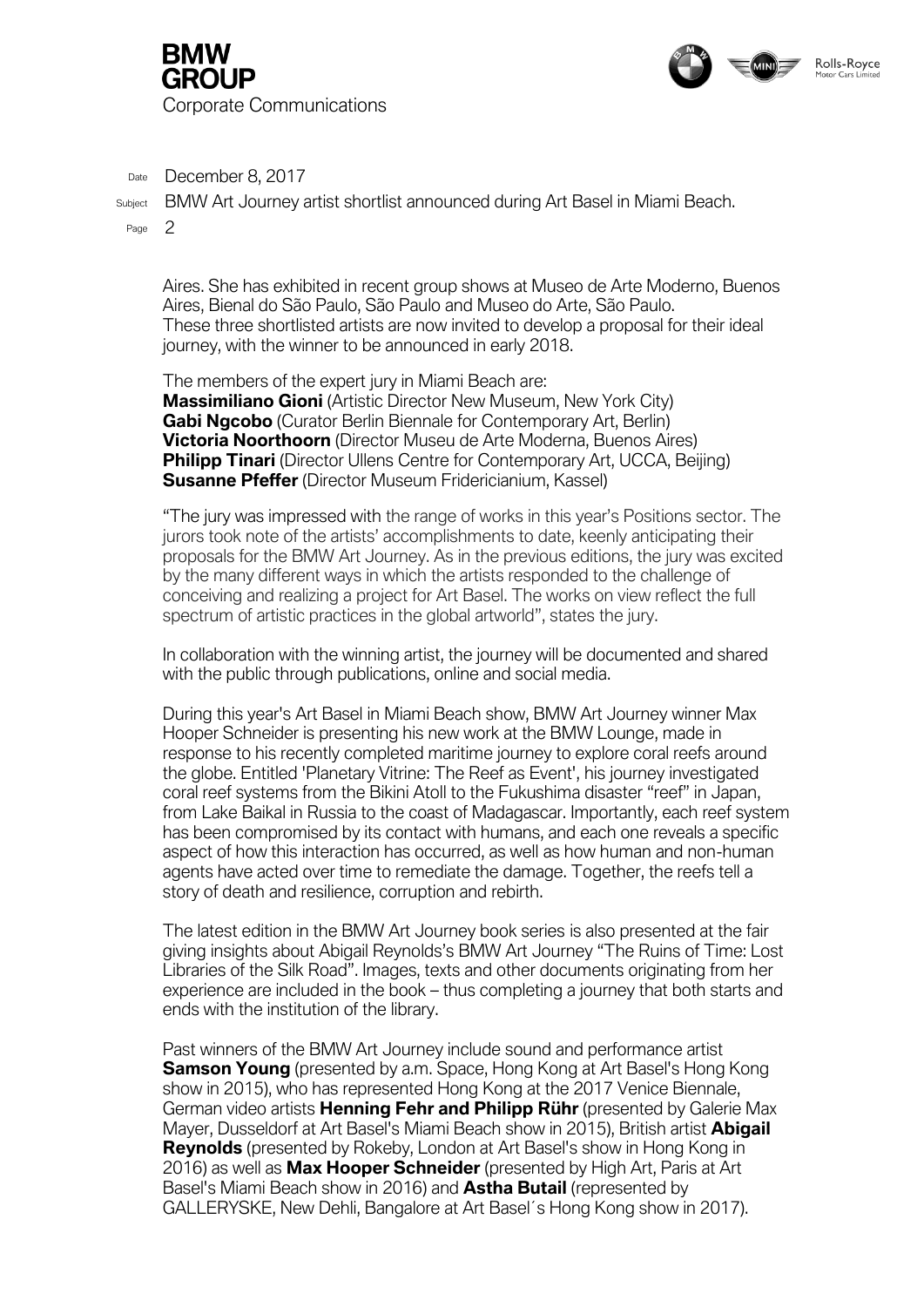



Date December 8, 2017

Subject BMW Art Journey artist shortlist announced during Art Basel in Miami Beach.

Page 3

BMW has supported Art Basel in Miami Beach as a long-term partner and is again providing the VIP shuttle service. BMW is also global partner of the international Art Basel shows in Basel and Hong Kong.

Giving insights into the art world and exploring the topic "Art World 2017: Rapid Shifts, Shifting Roles", Marc Spiegler, Global Director Art Basel, spoke in October 2017 in Munich at the lecture of "Freunde Haus der Kunst & BMW"- to watch the video, please refer to: [www.youtube.com](https://www.youtube.com/watch?v=qvhKRhaXWuo&feature=youtu.be)

In celebration of Art Basel in Miami Beach 2017, BMW and Studio Drift present their cultural collaboration: the world premiere of "FRANCHISE FREEDOM – a flying sculpture by Studio Drift in partnership with BMW" created by Amsterdam based artists Lonneke Gordijn and Ralph Nauta. After sunset, 300 illuminated drones simulate a flock of birds above the ocean and beach, between 32nd and 33rd Street off Collins Avenue behind the Faena Hotel Miami Beach. Weather permitting, performances take place from Thursday, December 7 to Sunday, December 10. Time and date will be shared on Instagram by Studio Drift @studio.drift and BMW @bmwgroupculture as well as on Facebook #bmwgroupculture. The drones will be visible from a large distance.

#### **For further questions please contact:**

Dr. Thomas Girst BMW Group Corporate and Governmental Affairs Cultural Engagement Telephone: +49 89 382 24753, Fax: +49 89 382 24418

[www.press.bmwgroup.com](http://intra.haebmau.de/kunde/bmwkultur/Docs/Projekt/2017/BMW%20Art%20Car%2018_Weltpremiere/PM/www.press.bmwgroup.com) E-Mail[: presse@bmw.de](mailto:presse@bmw.de)

Dorothee Dines Art Basel Global Head of Media Relations Telephone: + 41 58 206 27 06 Email: [dorothee.dines@artbasel.com](mailto:dorothee.dines@artbasel.com)

#### *About Art Basel*

*Founded in 1970 by gallerists from Basel, Art Basel today stages the world's premier art shows for Modern and contemporary art, sited in Basel, Miami Beach and Hong Kong. Defined by its host city and region, each show is unique, which is reflected in its participating galleries, artworks presented, and the content of parallel programming produced in collaboration with local institutions for each edition. Art Basel's engagement has expanded beyond art fairs through a number of new initiatives. In 2014, Art Basel launched its Crowdfunding Initiative, in collaboration with Kickstarter. This initiative presents juryselected art projects to potential benefactors, which include Art Basel's vibrant audience and the Kickstarter community. The initiative has catalyzed much-needed support for outstanding noncommercial art projects worldwide and so far has helped pledge over \$2 million to creative projects around the world. For Art Basel Cities, launched in 2016, Art Basel is working with selected partner cities to develop vibrant and content-driven programs specific to the individual city. Connecting them to the global art world through Art Basel's expertise and network, Art Basel Cities supports its partners to develop their unique cultural landscape. For further information, please visit [artbasel.com](https://www.artbasel.com/).*